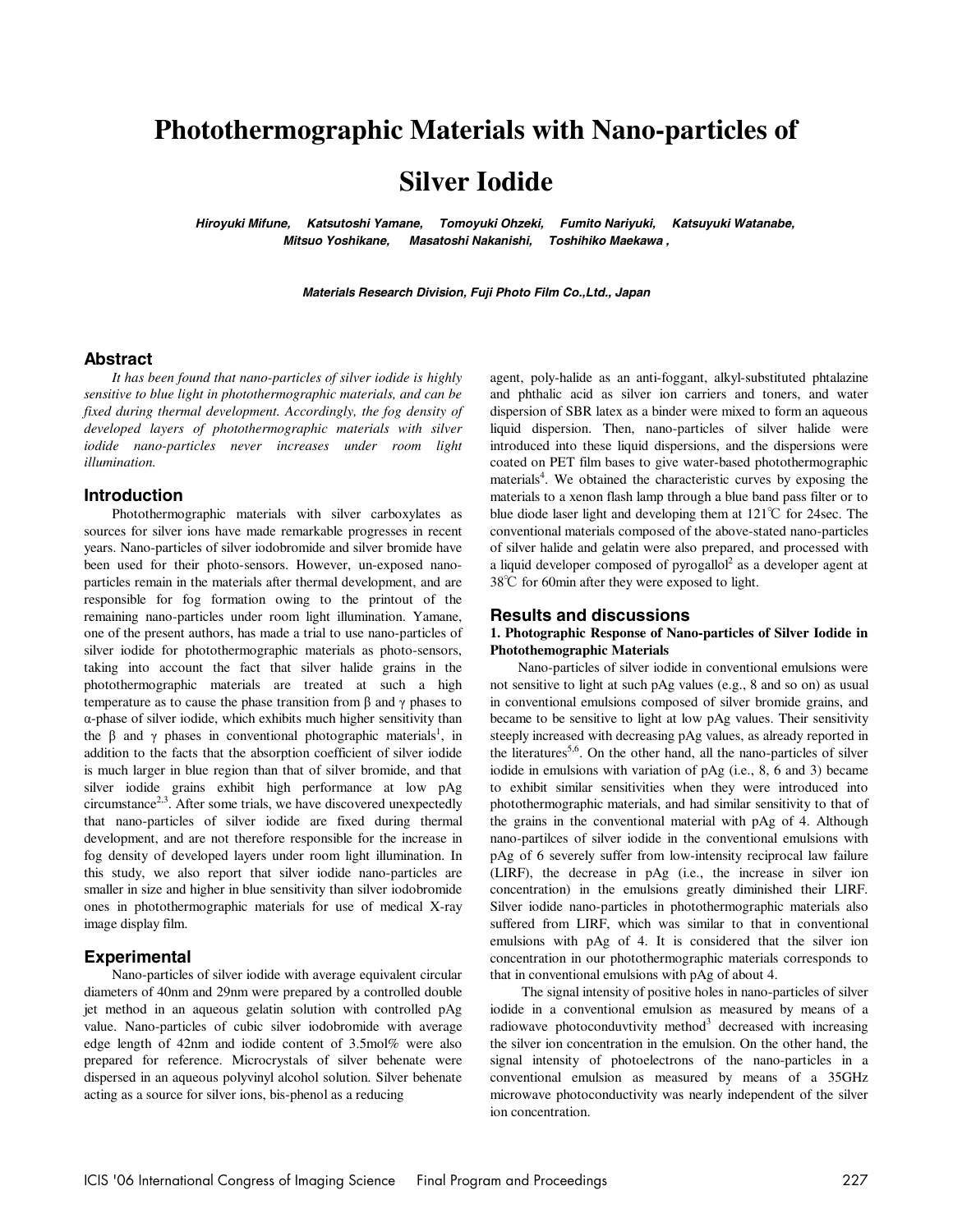Reducing agents with substituents adsorptive to nano-particles of silver iodide increased the photographic sensitivity and at the same time decreased the signal intensity of positive holes in photothermographic materials. Silver iodide nano-particles were smaller in size and higher in intrinsic sensitivity than silver iodobromide ones owing to the fact that the absorption coefficient of the former in intrinsic wavelength (i.e., blue) region is ten times larger than that of the latter.

As described in the previous paper<sup>3</sup>, there are some difficulties for silver iodide to achieve high sensitivity. Namely, silver iodide grains are characterized by rapid capture of photoelectrons by many interstitial silver ions in the grains, and the recombination of the captured electrons with highly active positive holes in the grains. The rates of formation and development of latent image centers on silver iodide grains should be the smallest among silver halide grains, since its solubility is the lowest, and its silver potential is the most negative among silver halides in water. However, the increase in silver ion concentration around the grains effectively depresses the activity of positive holes, and improves the developability of latent image centers on the grains. The condition with high concentration of silver ions in the presence of silver carboxylate as the source of silver ions makes silver iodide nano-particles highly sensitive in photothermographic materials.

#### **2. Fixation of Silver Iodide Nano-particles during Thermal Development in Photothermographic Materials**

Un-exposed nano-particles of silver iodobromide and silver bromide remain in photothermographic materials after thermal development. The fog density of developed layers thus increases owing to the printout of the grains under room light illumination. We have discovered that nano-particles of silver iodide in photothermographic materials can be fixed during thermal development. This discovery was proved by the observation that the exciton absorption band characteristic of silver iodide at ca. 420nm disappeared after thermal development as shown in Fig.1. The disappearance of silver iodide particles during thermal development was also confirmed by the electron-microscopic observation of the cross sections of developed layers. Accordingly, the fog density of developed materials does not increase under room light illumination, as shown in Fig.2.

It has been found that silver behenate and phtalazine play key roles in thermal fixation of silver iodide nano-particles. Amorphous silver behenate formed at elevated temperature dissolves silver iodide nano-particles. Phtalazine decreased the temperature for the phase-transition of silver behenate from waxy and sub-waxy state to amorphous one. Phtalazine itself makes complexes with silver iodide nano-particles at elevated temperature. It is considered that silver iodide nano-articles are dissolved rapidly owing to the abovestated collaboration functions of silver behenate and phtalazine at elevated temperature during thermal development. Although we have not yet found definitely the necessary conditions required for the compounds with ability dissolve silver iodide during thermal development, it is inferred that highly hydrophobic organic compounds contain those compounds, since silver iodide is hydrophobic.



**Figure 1**. Absorption spectra of layers of photothermographic materials with silver iodide grains before (a) and after (b) thermal development



**Figure 2.** Change in the fog density of developed layers of photothermographic materials with silver iodobromide grains (left) and silver iodide ones (right) under room light illumination with 100lux for 1 day

#### **3. High Sensitivity of Silver Iodide Nano-particles in Photothermographic Materials for Blue Diode Laser Light**

Nano-particles of silver iodide were higher in blue sensitivity and smaller in size than those of silver iodobromide in photothermographic materials. Silver iodide is more suitable than silver iodobromide in preparing small particles to increase the concentration of particles and therefore the concentration of development centers without increasing the amount of silver halides in photothermographic materials. Since photothermographic materials are used for medical X-ray image display films with red or infrared diode lasers as light sources, nano-particles of silver iodobromide are spectral sensitized with organic sensitizing dyes. The use of dyes brings about such problems as the instability of sensitizing dyes on silver iodobromide grains under heavy storage conditions, and the stain due to the dyes remaining after thermal development especially when large amount of dyes is used to achieve high sensitivity.